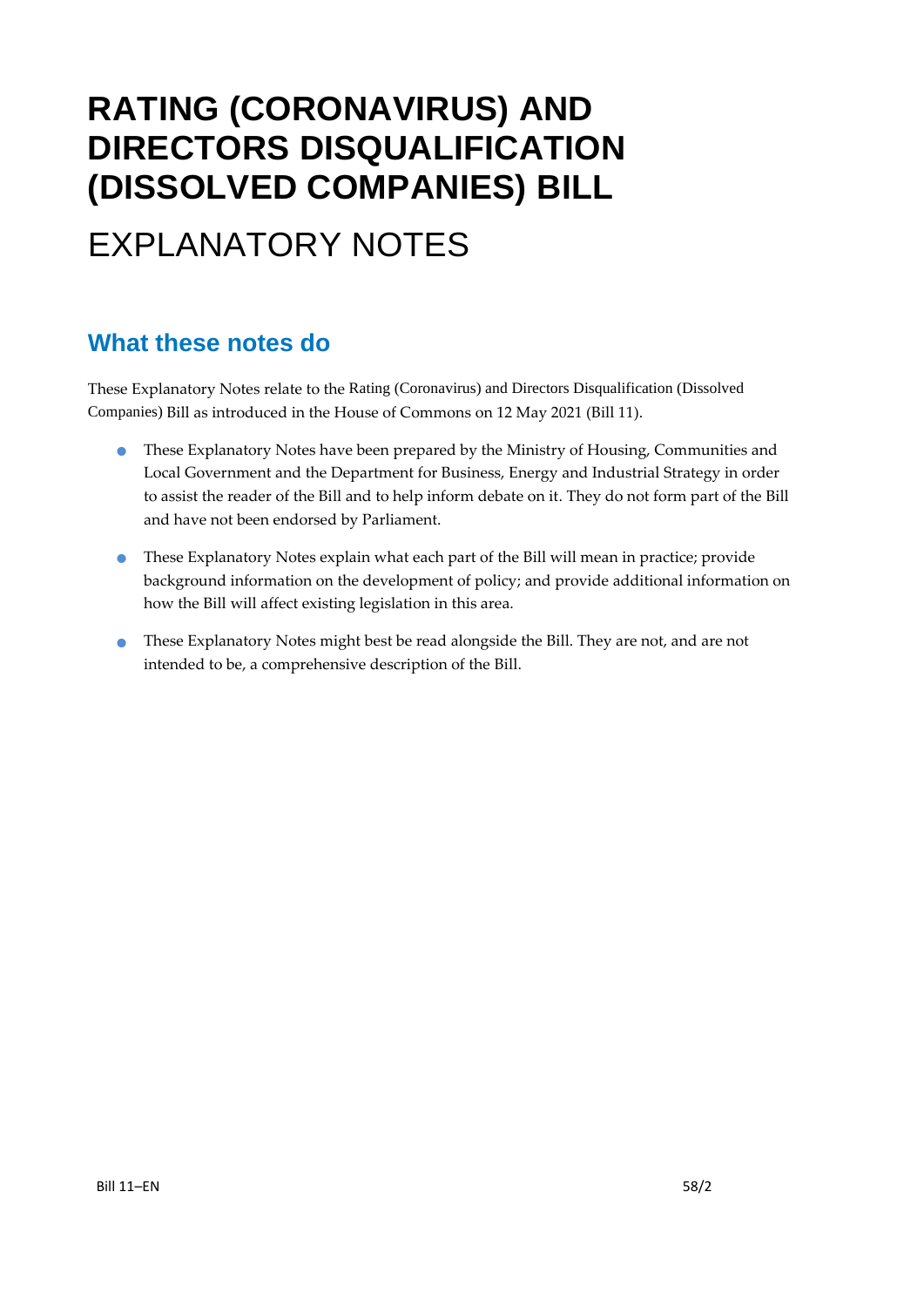### **Table of Contents**

| Subject                                                               | Page of these Notes |                |
|-----------------------------------------------------------------------|---------------------|----------------|
| <b>Overview of the Bill</b>                                           |                     | $\overline{2}$ |
| Policy background                                                     |                     | $\overline{2}$ |
| Legal background                                                      |                     | 6              |
| Territorial extent and application                                    |                     | 8              |
| <b>Commentary on provisions of Bill</b>                               |                     | 8              |
| Commencement                                                          |                     | 13             |
| Financial implications of the Bill                                    |                     | 13             |
| Parliamentary approval for financial costs or for charges imposed     |                     | 14             |
| Compatibility with the European Convention on Human Rights            |                     | 14             |
| <b>Related documents</b>                                              |                     | 14             |
| Annex A - Territorial extent and application in the United Kingdom 16 |                     |                |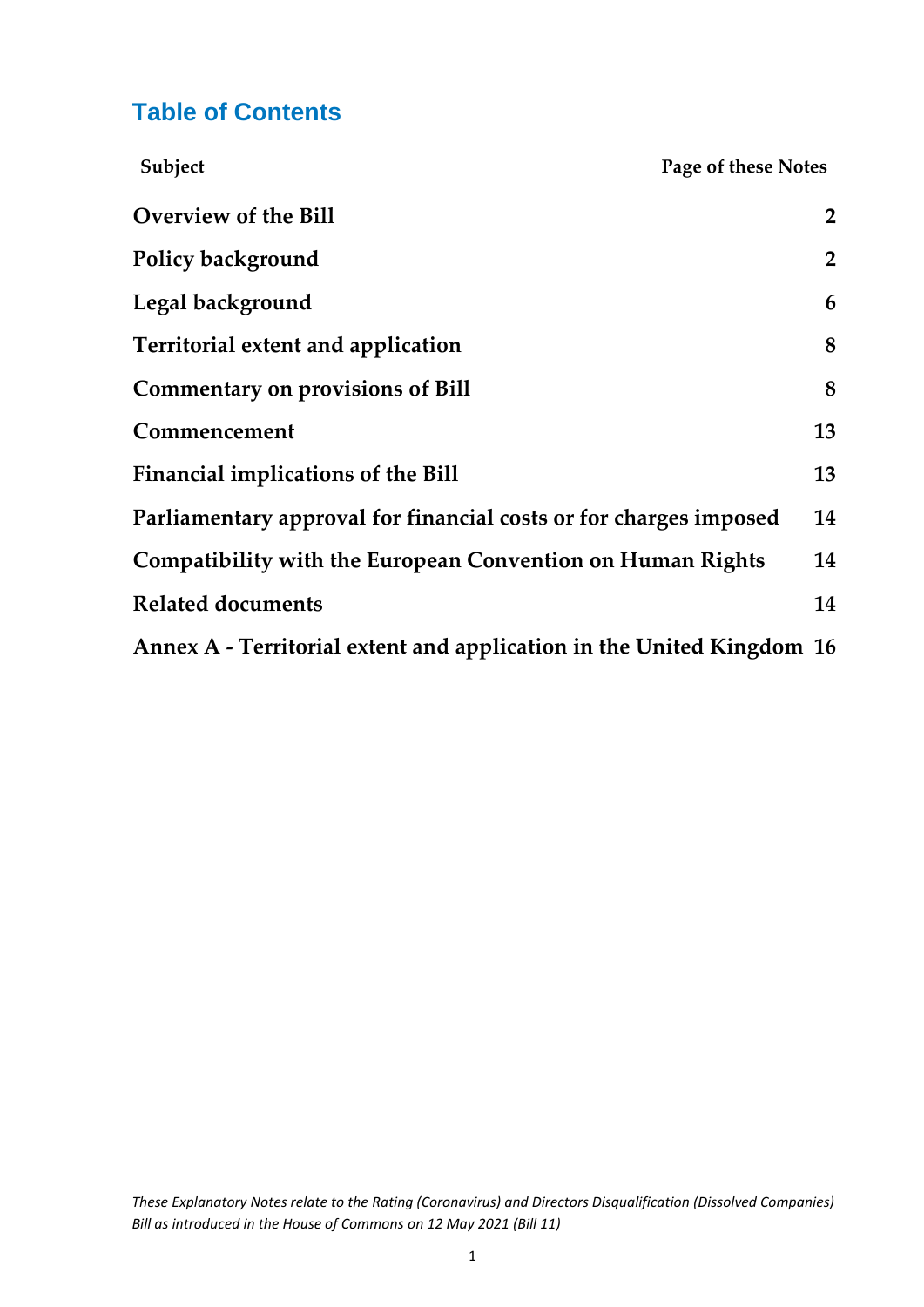## <span id="page-2-0"></span>**Overview of the Bill**

- 1 This Bill:
	- a. implements commitments made by the Government on 25 March 2021 to clarify that coronavirus and the Government's response to it is not reflected in rateable values on the 2017 rating list, <sup>1</sup> and
	- b. addresses public concerns about the abuse of limited liability, by extending the powers of the Secretary of State and, in Northern Ireland, of the Department for the Economy to investigate the conduct of company directors to include former directors of dissolved companies, to commence disqualification proceedings against them where public interest criteria are met, and to seek compensation where their conduct has caused loss to creditors.

## <span id="page-2-1"></span>**Policy background**

### **Determinations in respect of certain non-domestic rating lists**

- 2 Liability for non-domestic rates (known as business rates) is based upon the rateable value of the hereditament (the property or part of the property which is liable for business rates). To be assessed as a hereditament a property must meet a number of tests in case law including that it is capable of beneficial occupation. <sup>2</sup> Rateable values are set by the Valuation Office Agency and appear on non-domestic rating lists. There is a rating list for each Billing Authority and, also a Central Rating List held by the Secretary of State (typically containing network hereditaments which span many billing authority areas).
- 3 Business rate bills are calculated from rateable values which, broadly speaking, represent annual rental values. These rateable values are updated at general revaluations - the most recent being in 2017 when rateable values were based on the rental value market at 1 April 2015 (known as the valuation date). The next revaluation is planned for 1 April 2023 with a valuation date of 1 April 2021.
- 4 It is at these general revaluations that the rateable value of a hereditament and, therefore, rate bills, are updated to reflect changes in economic factors, market conditions or changes in the general level of rents. Between revaluations the determination of whether something is a

<sup>&</sup>lt;sup>1</sup> [Written statement](https://questions-statements.parliament.uk/written-statements/detail/2021-03-25/hcws901) by the Minister of State for Regional Growth and Local Government made on 25 March 2021.

<sup>&</sup>lt;sup>2</sup> Broadly speaking a hereditament is a contiguous unit of property in the same occupation. Guidance on the meaning of a hereditament is available on the Valuation Office Agency's [website.](https://www.gov.uk/guidance/rating-manual-section-3-valuation-principles/part-1-hereditament#:~:text=hereditament%20means%20property%20which%20is,item%20in%20the%20valuation%20list%2C&text=Mazars%20%5B2015%5D%20RA%20373%20as%20to%20what%20constitutes%20a%20hereditament.)

*These Explanatory Notes relate to the Rating (Coronavirus) and Directors Disqualification (Dissolved Companies) Bill as introduced in the House of Commons on 12 May 2021 (Bill 11)*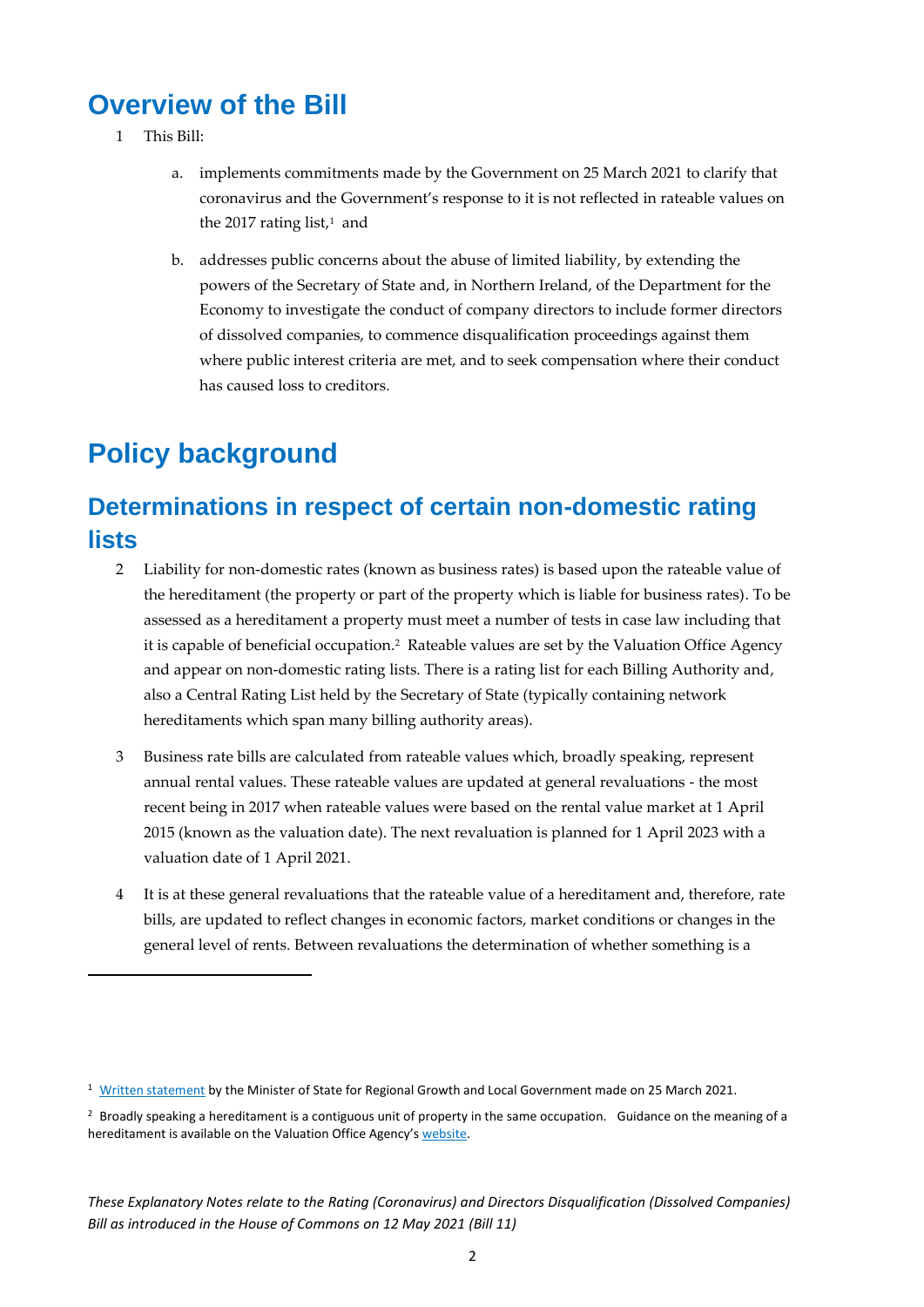hereditament and their rateable values can only be changed to reflect "material changes of circumstances" including, for example, physical changes to the property or the locality. Since the start of the coronavirus pandemic, the Valuation Office Agency has received a large number of checks (a prerequisite to challenging rateable values) arguing that interventions concerning the use of property (such as requirements to close businesses or to maintain social distancing to comply with health and safety legislation) are a material change of circumstances. If successful, these checks and subsequent challenges may impact hereditaments shown on the rating lists and the level of rateable values across a wide range of properties, sectors and regions ahead of the next revaluation.

- 5 Matters such as the impact on rental values of coronavirus or interventions in response to coronavirus are part of the general market conditions and, as such, should where necessary be reflected in updated rateable values at each revaluation. If it were otherwise, the Valuation Office Agency would have to constantly reassess all hereditaments and rateable values with every coronavirus related intervention or change in intervention regarding the use or enjoyment of property or the locality.
- 6 The Government does not believe that changes to rateable values through challenges to the rating list or the removal of hereditaments from the rating list is the right mechanism to help businesses that need support during the pandemic. On 25 March 2021 the Government therefore announced that they would introduce primary legislation with retrospective effect to clarify that coronavirus and the Government's response to it is not an appropriate use of the material change of circumstances provisions. <sup>3</sup> The Government has instead provided support to ratepayers affected by coronavirus through business rates relief.

### **Investigation and disqualification of former directors of dissolved companies**

- 7 The Insolvency Service regularly receives complaints about the conduct of former directors of companies which have been dissolved. In most cases those complaints concern one of the following areas:
	- a. Allowing or causing a company to be dissolved, effectively shedding its liabilities, with a new company continuing its business. Some complaints relate to this happening multiple times, and this is sometimes known as "phoenixism";
	- b. Use of the company dissolution process to avoid the cost and implications of formal liquidation proceedings; or
	- c. Avoidance of investigation of conduct under the Company Directors Disqualification

<sup>3</sup> [Written statement](https://questions-statements.parliament.uk/written-statements/detail/2021-03-25/hcws901) by the Minister of State for Regional Growth and Local Government made on 25 March 2021

*These Explanatory Notes relate to the Rating (Coronavirus) and Directors Disqualification (Dissolved Companies) Bill as introduced in the House of Commons on 12 May 2021 (Bill 11)*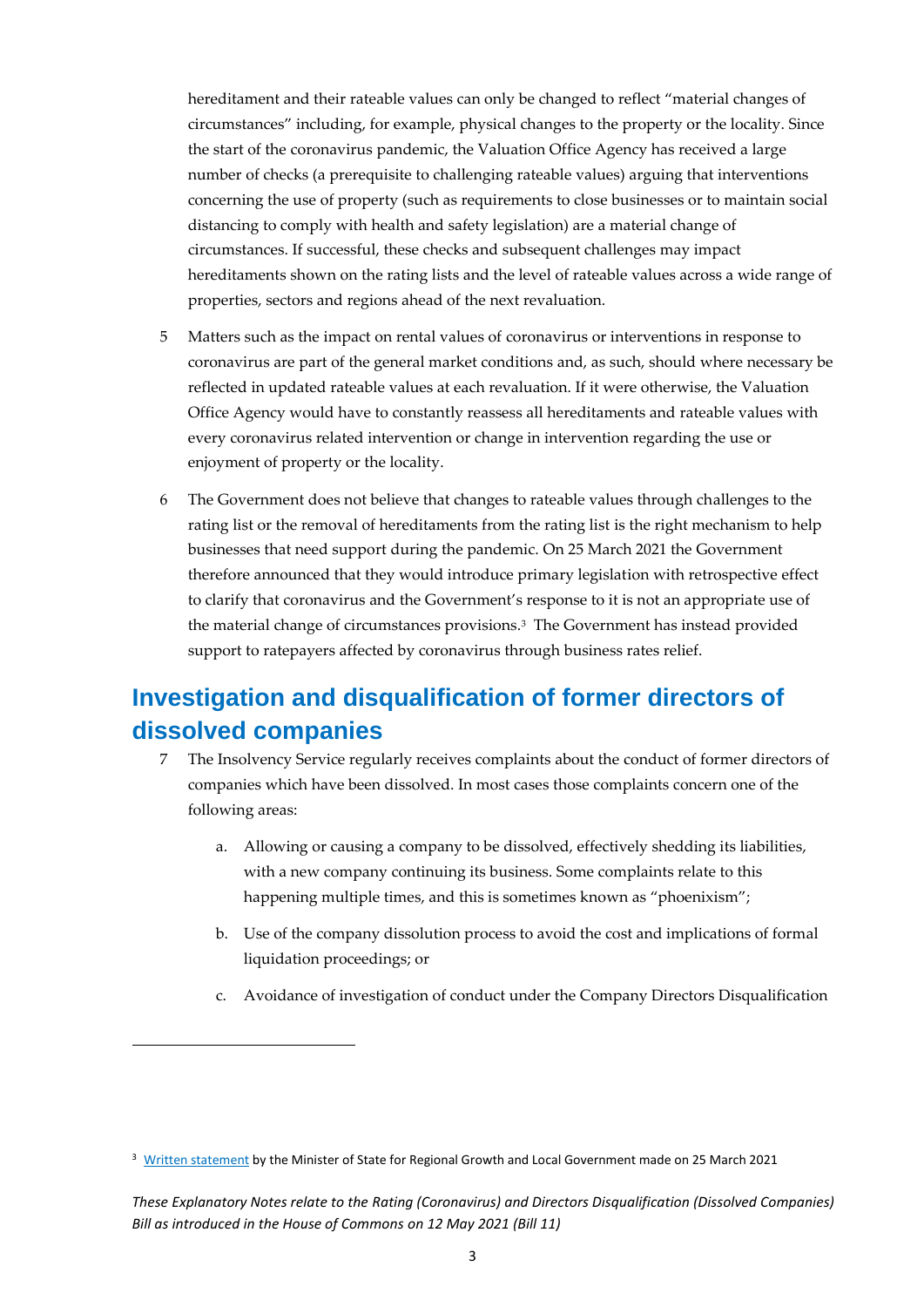Act 1986 (CDDA86).

- 8 Similar complaints have been received by the Insolvency Service in Northern Ireland, from creditors of companies which have been dissolved.
- 9 It is not currently possible for the conduct of former directors of dissolved companies to be investigated without first restoring the company to the register of companies, which is time consuming and costly, and involves court proceedings. This measure will allow the Secretary of State (or in Northern Ireland, the Department for the Economy ("the Department")) to investigate the conduct of former directors of dissolved companies without there being a requirement to first restore the company to the register.
- 10 The primary role of disqualification is to protect the business community and members of the public from individuals who have demonstrated that they are unfit to be concerned in the management of a limited company. It also acts as a deterrent to directors abusing the privileges of limited liability. In this respect, extending the disqualification regime to directors of dissolved companies will discourage the use of the dissolution process as a method of fraudulently avoiding repayment of Government backed loans given to businesses to support them during the coronavirus pandemic, such as loans made under the Bounce Back Loans Scheme.
- 11 The conduct of a company director may currently be considered by the Secretary of State or the Department through information obtained using the power to investigate live companies contained in the Companies Act 1985 (CA85) and the power to investigate the conduct of directors of insolvent companies under the CDDA86 or the Company Directors Disqualification (Northern Ireland) Order 2002 (CDD(NI)O02).
- 12 In both situations, if the investigation determines that there is evidence that the director's conduct has fallen below the expected standards of probity and competence which are appropriate for persons fit to be directors of companies, and public interest criteria are met, then an application may be made to the court by the Secretary of State, or as the case may be, the Department, for a disqualification order to be made against them. Such an application would either be made under section 8 of the CDDA86 in the case of a live company, under section 6 in the case of an insolvent company, or in Northern Ireland Articles 11 and 9 of the CDD(NI)O02 respectively.
- 13 Investigations are usually triggered by receipt of a complaint, or in the case of an insolvent company, by a report on the conduct of the director submitted to the Secretary of State or the Department by an insolvency practitioner appointed to manage the affairs of an insolvent company (often referred to as the office-holder), in accordance with a requirement under section 7A of the CDDA86 or Article 10A of the CDD(NI)O02. Live company investigations under the provisions of CA85 are undertaken by the Insolvency Service on behalf of the Secretary of State. Insolvent company investigations are undertaken by the Insolvency Service in Great Britain and Northern Ireland, on behalf of the Secretary of State or the Department respectively
- 14 Complaints about the operation or activities of a live company may be made to the Insolvency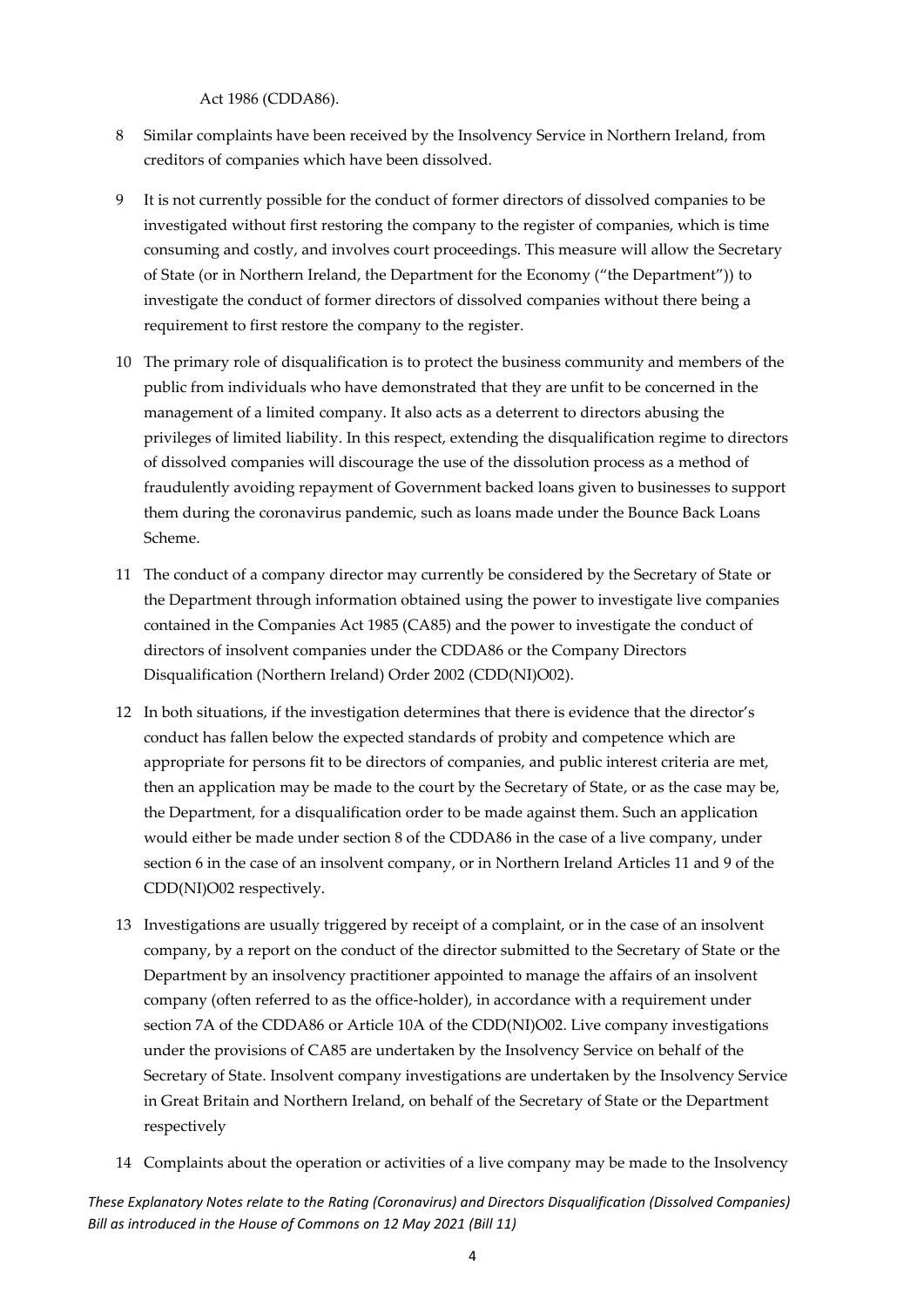Service, whether in Great Britain or Northern Ireland, by members of the public. Those complaints are considered and reviewed in order to determine whether an investigation under CA85 is appropriate and in the public interest.

- 15 The Insolvency Service regularly receives complaints about companies which have been dissolved in Great Britain, and similar complaints have been made to the Insolvency Service in Northern Ireland. Under the law as it currently stands, it is not possible to investigate any further without taking steps to have the company restored to the register of companies, a process which is complex, time consuming, and would be at the cost of the public purse.
- 16 Complaints regarding dissolved companies often relate to new companies, frequently started very soon after the previous company was dissolved, taking over the dissolved companies' business, using the same assets (such as location or vehicles), with the same individuals acting as directors. This can be evidence of what is often referred to as "phoenixism", where a company ceases trading leaving its creditors unpaid, and a new company takes over the business without its outstanding liabilities. Evidence points to a low-level but recurring theme of the dissolution process being used to shed liabilities, allowing a new company to take over the business without the burden of its previous debt. The debts avoided in this way often include tax and civil penalties, liabilities to consumers, or employment tribunal awards.
- 17 Other common complaints about dissolved companies are that the dissolution process has been used as a way of avoiding having to put the company into formal insolvency proceedings, with the associated costs and scrutiny that that entails, or that it is used as a way of avoiding investigation of the actions of the directors under the CDDA86 or the CDD(NI)O02.
- 18 The measure will allow the Secretary of State, the Department, or the official receiver, to investigate the conduct of former directors of dissolved companies, without it being necessary to first restore the company to the register. It will not be necessary for the dissolved company to have been subject to insolvency proceedings in order for the power to investigate to apply.
- 19 The proposal to create this new investigative power was included in the Insolvency and Corporate Governance consultation, which ran between March and June 2018. The Government's response to the consultation, which was published in August 2018, which is available [here,](https://assets.publishing.service.gov.uk/government/uploads/system/uploads/attachment_data/file/736163/ICG_-_Government_response_doc_-_24_Aug_clean_version__with_Minister_s_photo_and_signature__AC.pdf) noted that the majority of respondents had been supportive of the proposal to widen existing powers to investigate the conduct of former directors of dissolved companies, and where appropriate to take action against them. The response also noted that whilst the dissolution process is an important part of maintaining the integrity of the register of companies, it should not be used as an alternative to formal insolvency proceedings.
- 20 The new powers will have retrospective effect. This will mean that the conduct of former directors of dissolved companies that took place prior to commencement of the measure may be investigated, and where appropriate disqualification action may be taken with regard to that conduct.
- 21 Former directors of dissolved companies against whom disqualification proceedings are taken will have the opportunity to offer disqualification undertakings to the Secretary of State, or as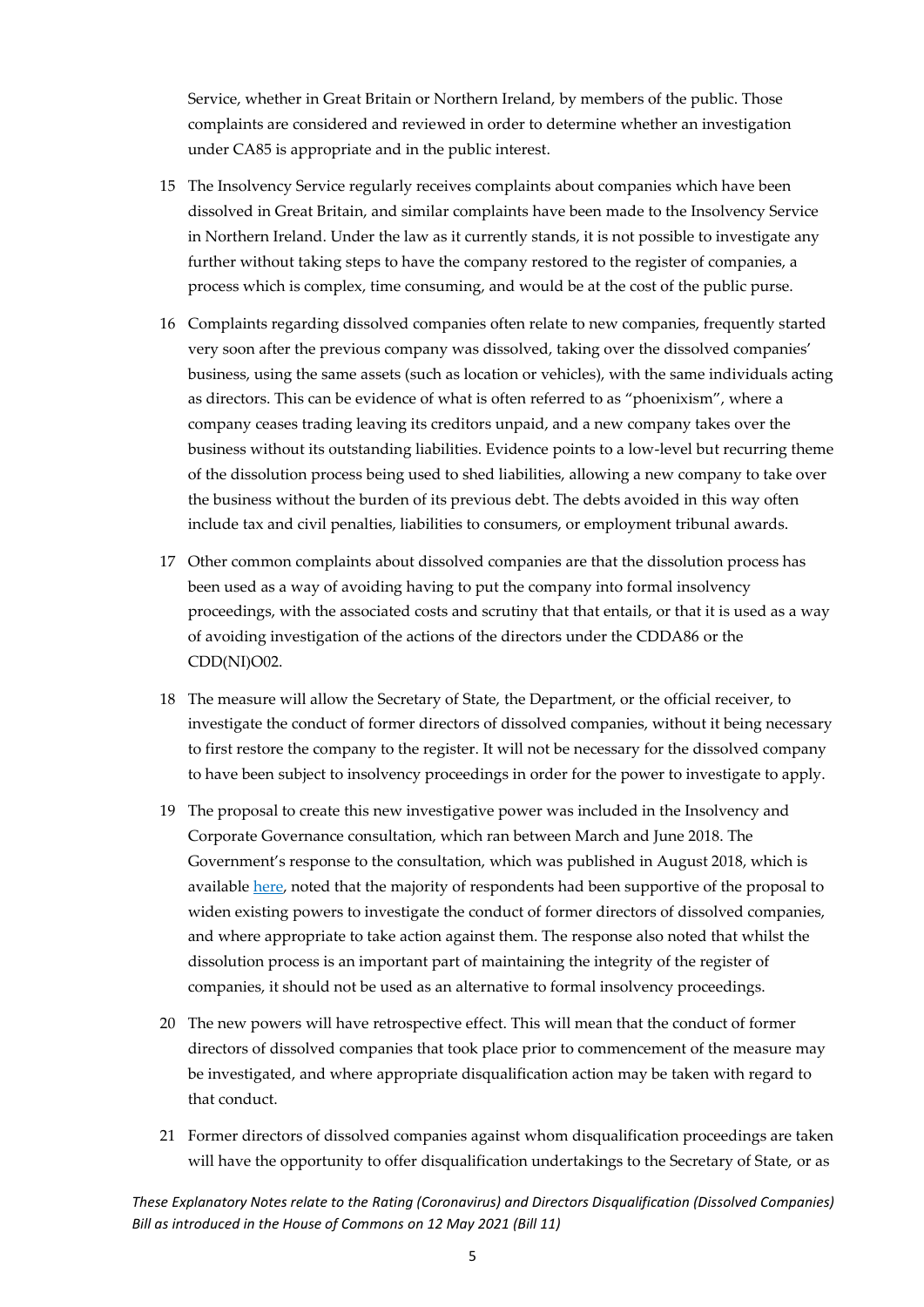the case may be, the Department, as is currently the case for directors of insolvent companies.

- 22 Where an application for a disqualification order is made to the court in respect of a former director of a dissolved company, the court will have a duty to make such an order if it is satisfied that the person has been a director, and that their conduct makes them unfit to be concerned in the management of a company. This mirrors the current position where such an application is made in respect of the director of an insolvent company.
- 23 A disqualification order made against a former director of a dissolved company, or a disqualification undertaking given by such a person, will be for a minimum period of 2 years and a maximum period of 15 years. This will mirror the periods currently prescribed where orders are made or undertakings accepted in the case of directors of insolvent companies.
- 24 The provision which allows a period of disqualification to be sought where a disqualified director of an insolvent company was subject to the influence of another person, or was accustomed to acting under the instructions of another person, will include disqualified former directors of dissolved companies.
- 25 A disqualification order (or an undertaking which has been accepted by the Secretary of State or the Department) prohibits the subject from acting in the promotion, formation, or management of a company for the period of the order or undertaking, without the leave of the court. Breach of such an order or undertaking is a criminal offence under section 13 CDDA86 and Article 18 CDD(NI)O02.
- 26 The existing provisions contained in section 15A of the CDDA86, and Article 19A CDD(NI)O02, which allows the Secretary of State or the Department to seek compensation from directors subject to disqualification orders or undertakings where their actions can be shown to have caused loss to creditors of insolvent companies, will include former directors of dissolved companies, and will be expanded to include creditors of those companies. This will have retrospective effect, so that conduct which was considered in the disqualification proceedings and which took place prior to commencement of the measure can be considered for compensation.

## <span id="page-6-0"></span>**Legal background**

### **Determinations in respect of certain non-domestic rating lists**

27 Part 3 of the Local Government Finance Act 1988 ("the 1988 Act") concerns non-domestic rating. Sections 41 and 52 of the 1988 Act require new local and central rating lists to be compiled and maintained by Valuation Officers. Sections 42 and 53 require those rating lists to show hereditaments and their rateable values. Section 64 concerns the meaning of a hereditament and Schedule 6 concerns the determination of rateable values. Clause 1 applies for the purposes of relevant determinations concerned with whether a hereditament ought to be shown in a rating list and matters which should be taken into account in determining its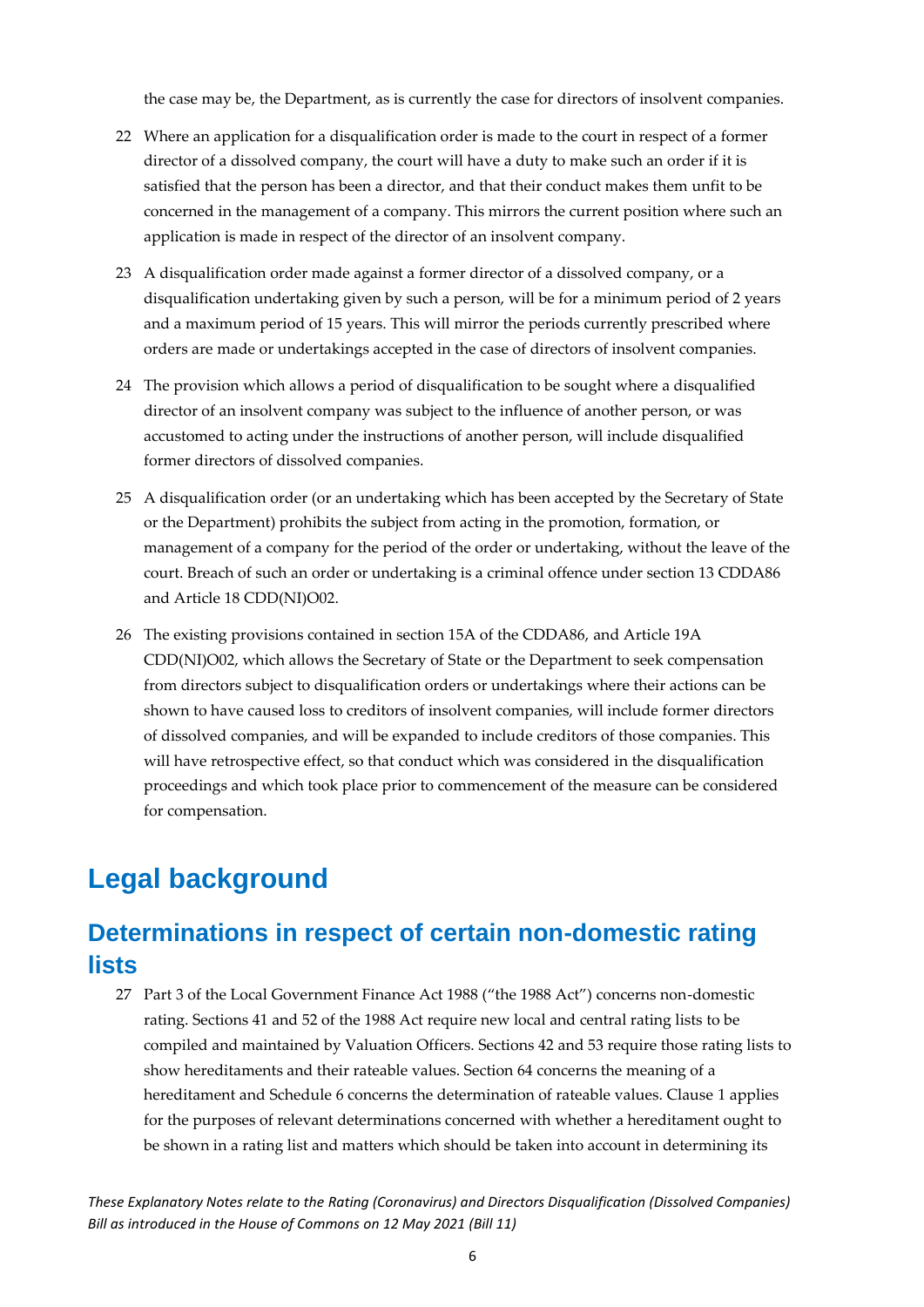rateable value.

## **Investigation and disqualification of former directors of dissolved companies**

- 28 Provisions for the investigation of companies and company directors are found in the Insolvency Act 1986 (IA86), the Companies Act 1985 (CA85), and the Company Directors Disqualification Act 1986 (CDDA86) for Great Britain.
- 29 For Northern Ireland, similar provisions are in the Insolvency (Northern Ireland) Order 1989 (I(NI)O89) and the Company Directors Disqualification (Northern Ireland) Order 2002 (CDD(NI)O02). Investigative powers in CA85 extend to Northern Ireland.
- 30 Provisions in IA86 and I(NI)O89 relate to the duty of the official receiver to investigate the affairs of companies subject to compulsory winding-up proceedings, and are found in section 132 of that Act and Article 112 of that Order respectively.
- 31 Section 447 of CA85 contains a power for the Secretary of State to direct a company to produce such documents and information as is required, and to authorise an investigator to make those requirements. In this way the affairs of live companies may be investigated. If an investigation reveals that the conduct of a director has fallen below expected standards then an application for disqualification may be made under section 8 of CDDA86 or Article 11 of CDD(NI)O02, if this is in the public interest. As an alternative the Secretary of State has the power to petition the court that the company be wound up in the public interest, under section 124A IA86, in which case disqualification proceedings could be brought under section 6 CDDA86 if the court made a winding-up order and the company's assets were insufficient to meet its liabilities and the expenses of the winding up. A similar power for the Department exists in Article 104A of the I(NI)O89, which would allow disqualification proceedings to be brought under Article 9.
- 32 Both section 6 of CDDA and Article 9 of CDD(NI)O02, specify that the court has a duty to make a disqualification order where an application is made, if it is satisfied that the person has been a director of a company which has at any time become insolvent, and that their conduct makes them unfit to be concerned in the management of a company.
- 33 In Great Britain section 7(1) of CDDA provides the Secretary of State with the power to make an application for a disqualification order under section 6. The official receiver may also make an application for disqualification under this subsection, but only in the case of a company subject to compulsory liquidation proceedings, and only if directed to do so by the Secretary of State. Section 7(2A) allows the Secretary of State to accept a disqualification undertaking if it is offered, and it is expedient in the public interest that they should do so. Similar provisions, giving the Department the power to make an application for a disqualification order, to direct the official receiver to do so under certain circumstances, and to accept disqualification undertakings, are prescribed by Article 10 of the CDD(NI)O02.
- 34 Section 7(4) CDDA86 provides the Secretary of State and the official receiver with a power to require a person to provide information and documents which relate to any person's conduct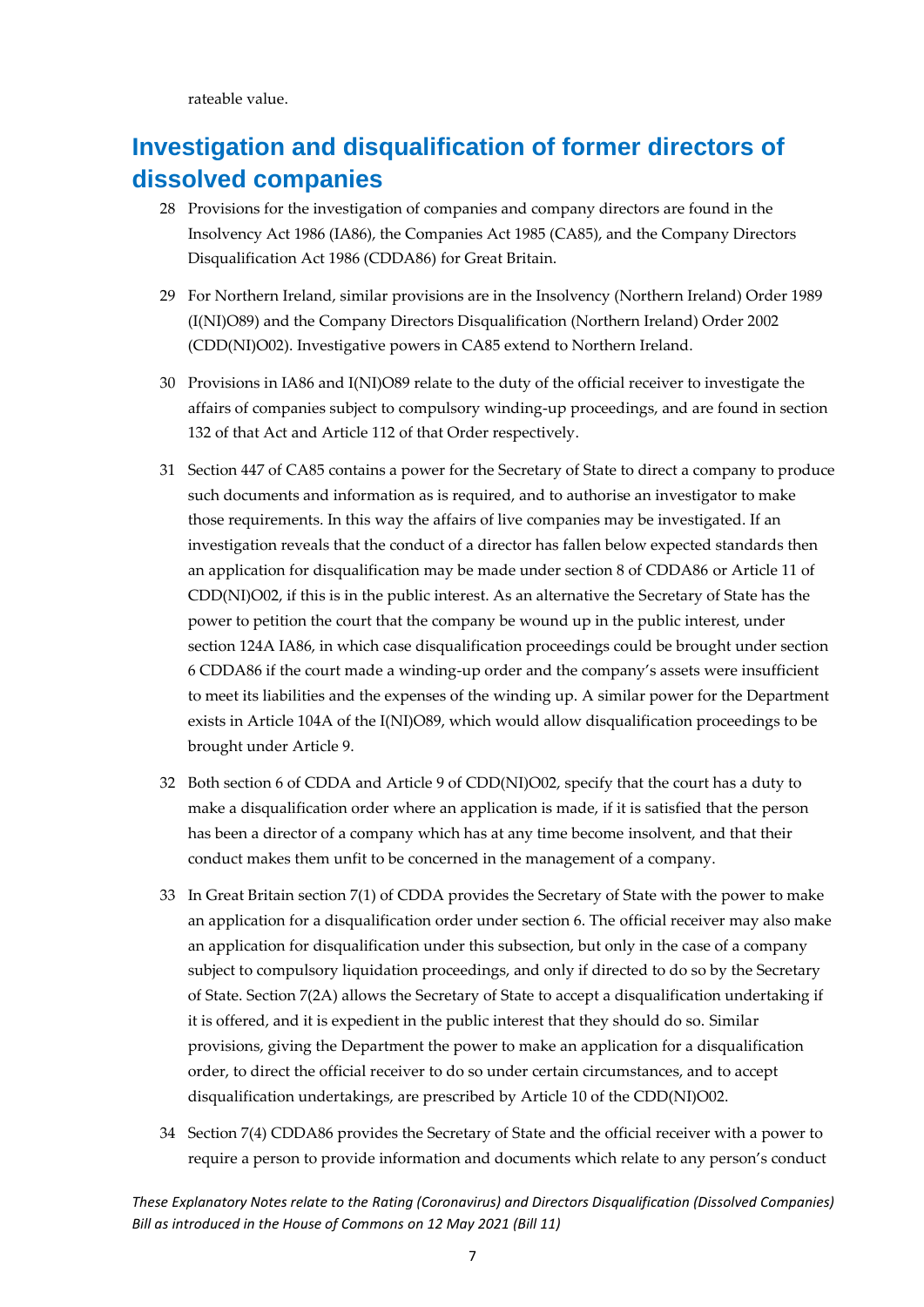as a director of an insolvent company, and so provides the power to investigate conduct in those circumstances. The equivalent power in Article 10(5) of the CDD(NI)O02 allows for the Department to require similar information and documents from the current or former liquidator, administrator, or administrative receiver of the company.

- 35 Sections 8ZA and 8ZB of CDDA86 allow the Secretary of State to make an application to the court (or where appropriate to direct the official receiver to make such an application) for a disqualification order to be made against a person from whom a disqualified director of an insolvent company was accustomed to receiving instructions, or who was influenced by that person in their conduct as a director. There is an equivalent power for the Department in Articles 11A and 11B of the CDD(NI)O02.
- 36 Section 15A of CDDA86 allows the Secretary of State to seek compensation from a director who has been disqualified under any section of CDDA86 (whether they are subject to a disqualification order or undertaking), where it can be shown that the conduct for which they were disqualified led to losses to creditors of an insolvent company of which they were a director at any time. Compensation may be sought by way of an application to the court by the Secretary of State for an order under section 15A(1) CDDA86, or the Secretary of State may accept an undertaking from the disqualified director to pay compensation, under section 15A(2). Similar provisions exist in Article 19A of the CDD(NI)O02.

## <span id="page-8-0"></span>**Territorial extent and application**

- 37 Business rates policy is fully devolved. Clause 1 extends to England and Wales and applies to England only.
- 38 Company director disqualification is a matter for which responsibility is reserved to the UK Parliament with regard to both Scotland and Wales. Clause 2 amends certain sections of CDDA86, which extends and applies to England, Wales and Scotland (though section 22F, which is amended by clause 2(11), extends to England and Wales only).
- 39 Responsibility for company director disqualification is a matter which is transferred to the Northern Ireland Assembly. Clause 3 amends certain sections of CDD(NI)O02, which extends and applies to Northern Ireland.
- 40 See the table in Annex A for a summary of the position regarding territorial extent and application in the United Kingdom. The table also summarises the position regarding legislative consent motions and matters relevant to Standing Orders Nos. 83J to 83X of the Standing Orders of the House of Commons relating to Public Business.

## <span id="page-8-1"></span>**Commentary on provisions of Bill**

#### Clause 1: Determinations in respect of certain non-domestic rating lists

41 Clause 1 of the Bill makes provision as to what matters attributable to coronavirus should be taken into account when deciding whether a hereditament ought to appear in the rating list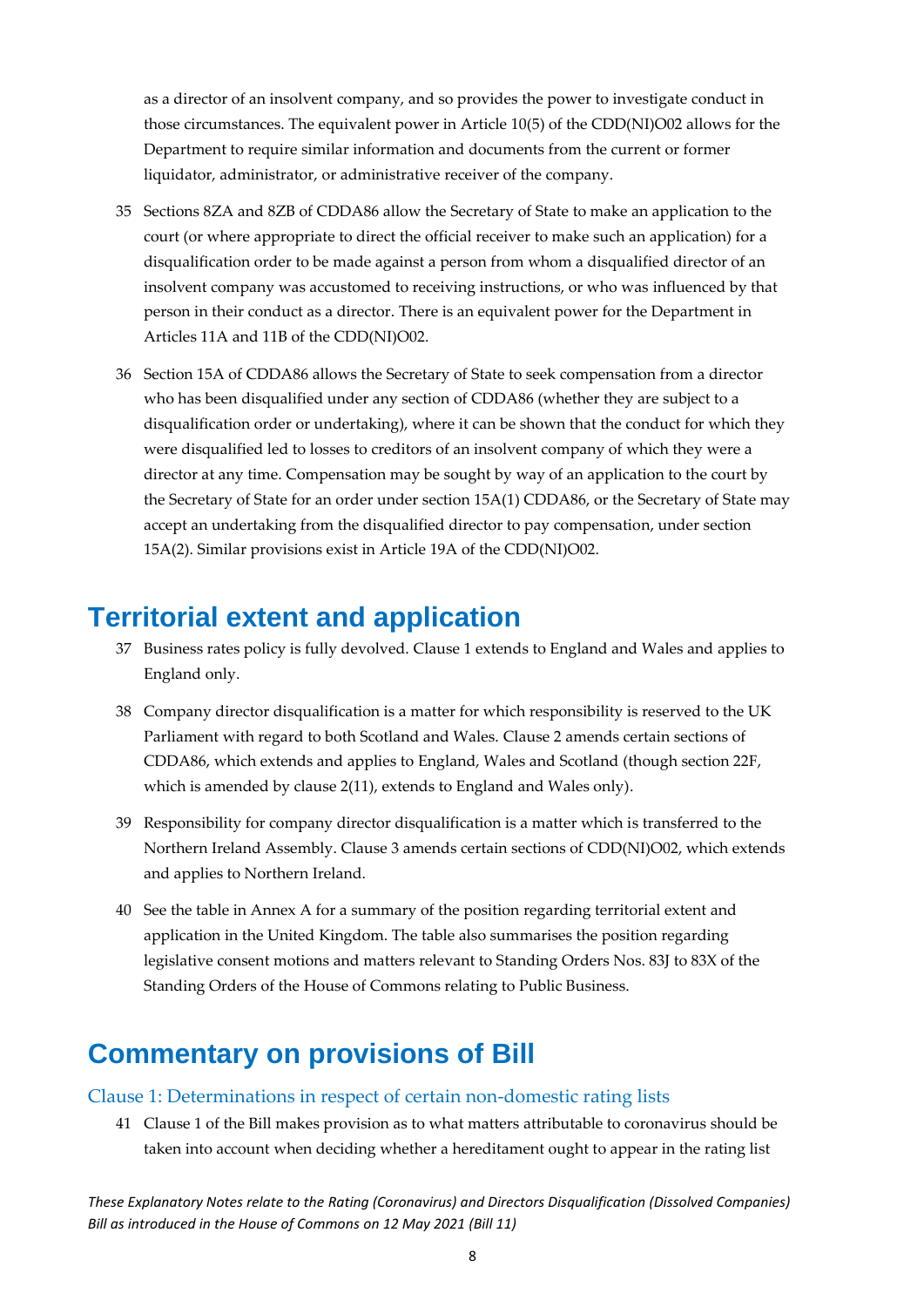and determining rateable values on the 2017 rating list.

- 42 Clause 1(1) provides that the section applies to relevant determinations. Relevant determinations are defined in clauses 1(2) and 1(3).
- 43 Clause 1(2)(a) provides that a relevant determination is a determination which is concerned with whether a hereditament ought to appear in the rating list. Whether something is a hereditament and should appear in the rating list, and therefore, be liable for business rates, is the first question to be addressed by the Valuation Officer and the Courts. There is established case law on the meaning of a hereditament including that something must be capable of beneficial occupation to be considered a hereditament<sup>4</sup>. Hereditament is defined in clause 1(8) and ensures that references to a determination in clause  $1(2)(a)$  include a determination of that first question of whether something is a hereditament.
- 44 Clause 1(2)(b) provides that a relevant determination is a determination of the rateable value of a hereditament on the 2017 rating list. Rateable values are determined in line with rules in Schedule 6 to the 1988 Act. Broadly speaking the rateable value is the annual rental value of the hereditament. Schedule 6 to the 1988 Act provides for the rateable value, during the lifetime of a rating list, to be assessed by reference to two dates:
	- a. Paragraph 2(3)(b) of Schedule 6 to the 1988 Act gives the Secretary of State the power to specify a day – known as the valuation date - by reference to which the assessment of rateable value in a rating list is to be made. For the 2017 rating lists, that day was specified as 1 April 2015. <sup>5</sup> Therefore, rateable values in the 2017 rating lists are made by reference to valuations as at 1 April 2015.
	- b. Paragraph 2(6A) of Schedule 6 to the 1988 Act gives the Secretary of State powers to specify rules for determining the day – known as the material day - by reference to which certain matters are to be reflected. Those matters are listed in paragraph 2(7) of Schedule 6 to the 1988 Act and include matters such as those affecting the physical state of the hereditament or mode or category of occupation of the hereditament.
- 45 Therefore, rateable values in the 2017 rating lists are made by reference to factors affecting valuations as at 1 April 2015 except for those matters listed in paragraph 2(7) of Schedule 6 which are reflected as at the material day. As a result, where one of the matters listed in paragraph 2(7) of Schedule 6 changes during the life of a rating list then the rateable value of existing hereditaments may need to be amended and that matter may need to be reflected in the rateable value of new hereditaments. A change in any matter not within the list in paragraph 2(7) of Schedule 6 should not lead to a change in an existing rateable value, or be

<sup>4</sup> Guidance on the meaning of hereditament and the test needed to be met for entry in the rating list is available in the [VOA's Rating Manual Section 3 Part 1](https://www.gov.uk/guidance/rating-manual-section-3-valuation-principles/part-1-hereditament)

<sup>5</sup> The Rating Lists (Valuation Date) (England) Order 2014 No. 2841.

*These Explanatory Notes relate to the Rating (Coronavirus) and Directors Disqualification (Dissolved Companies) Bill as introduced in the House of Commons on 12 May 2021 (Bill 11)*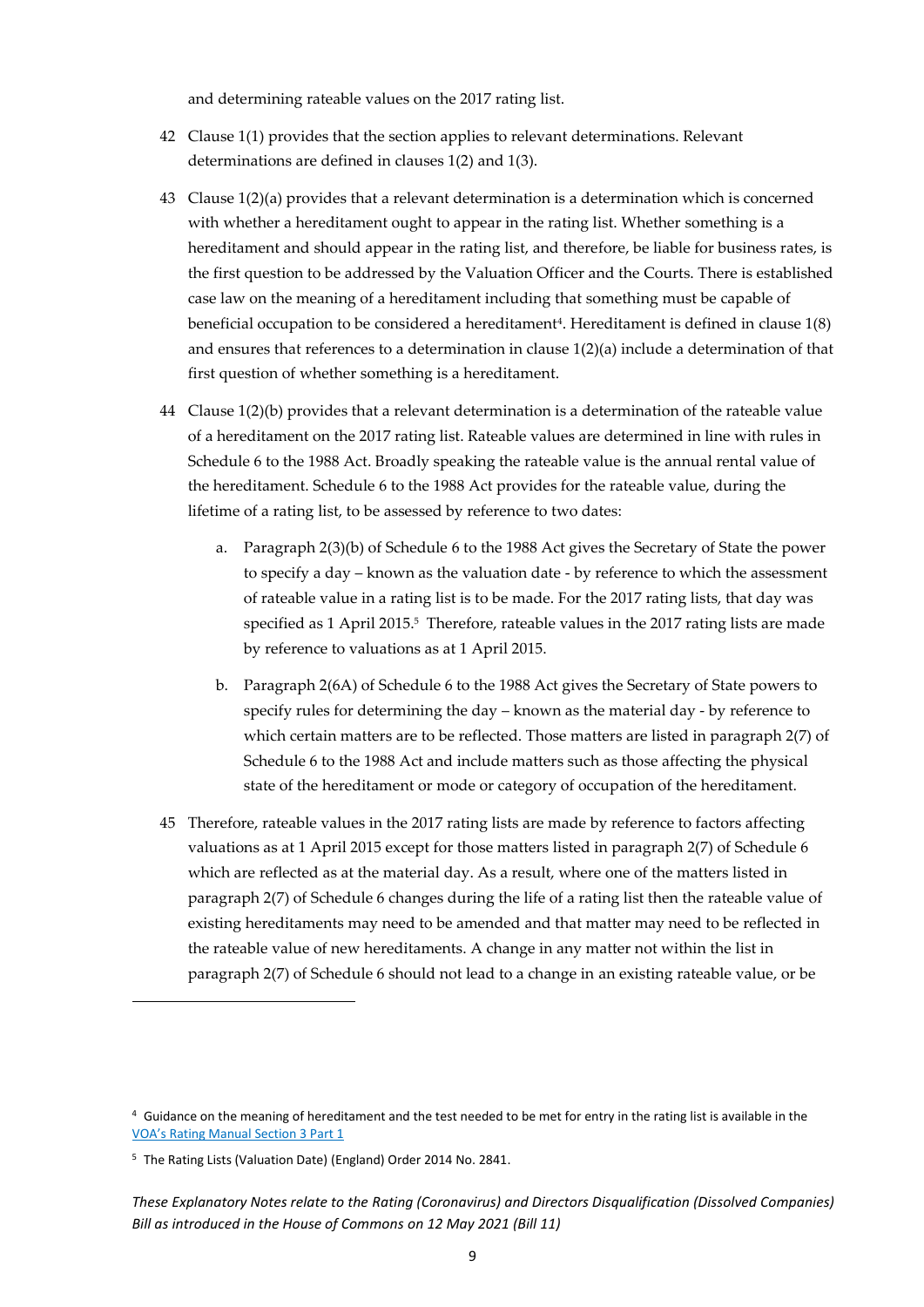reflected in the rateable value of new hereditaments, before the next rating lists are compiled.

- 46 Clause 1(3) excludes from the provisions of the clause determinations as to whether a hereditament is non-domestic or domestic (and therefore liable for Council Tax) or exempt or not exempt from business rates.
- 47 Clause 1(4) provides that, subject to exceptions in clause 1(5), no account is taken of any matter that is directly or indirectly attributable to coronavirus when making a relevant determination. This includes matters arising before the passing of the Act. This ensures, for example, that any checks, challenges or appeals the Valuation Officer has received seeking either for a hereditament to be deleted from the list or its rateable value to be reduced will be determined taking no account of matters attributable to coronavirus. This includes checks, challenges and (in respect of Tribunal and Courts) appeals lodged before the passing of the Act concerning matters arising before the passing of the Act. It will also include determinations the Valuation Officer makes in maintaining the current 2017 rating list in the absence of any check, challenge or appeal such as the inclusion of a new hereditament in the rating list (including such determinations with retrospective effect).
- 48 Clause 1(5) provides exceptions to the effect of clause 1(4) for the following matters:
	- a. the physical state of the hereditament. This will ensure, for example, that changes to the physical structure of the hereditament or the extent of the hereditament (such as structural changes to the internal fabric of the hereditament, a new extension to the hereditament or a demolition of part of the hereditament) continue to the be reflected in the rating list when they arise even if they are attributable to coronavirus. It will also ensure that changes to the mode or category of occupation of the hereditament (for example from a restaurant to a shop) may still be reflected in the rating list where this has been affected by the change in the physical state of the hereditament, and
	- b. the quantity of minerals or other substances in or extracted from the hereditament (typically this provision applies to mines and quarries) and the quantity of refuse or waste permanently deposited on the hereditament (applying to landfill sites). Mines, quarries and landfill sites are valued for business rates based, in part, on the amount of minerals extracted each year or, for landfill, the amount of waste deposited. <sup>6</sup> A special rule in paragraphs 2(7)(c) and (cc) of Schedule 6 to the 1988 Act allows for the rateable value of these hereditaments to vary year to year between revaluations based on changes in the rates of mineral extraction (or for landfill deposits). Clause 1(5)(b) and (c) will preserve that special rule in respect of changes in the minerals extracted or landfill deposits attributable to coronavirus.

<sup>&</sup>lt;sup>6</sup> Guidance in the Valuation Office Agency's Rating Manual is available on the valuation of [mineral hereditaments](https://www.gov.uk/guidance/rating-manual-section-6-chhallenges-to-the-rating-list/part-4-mineral-hereditaments) and [landfill sites.](https://www.gov.uk/guidance/rating-manual-section-6-part-3-valuation-of-all-property-classes/section-545-landfill-sites)

*These Explanatory Notes relate to the Rating (Coronavirus) and Directors Disqualification (Dissolved Companies) Bill as introduced in the House of Commons on 12 May 2021 (Bill 11)*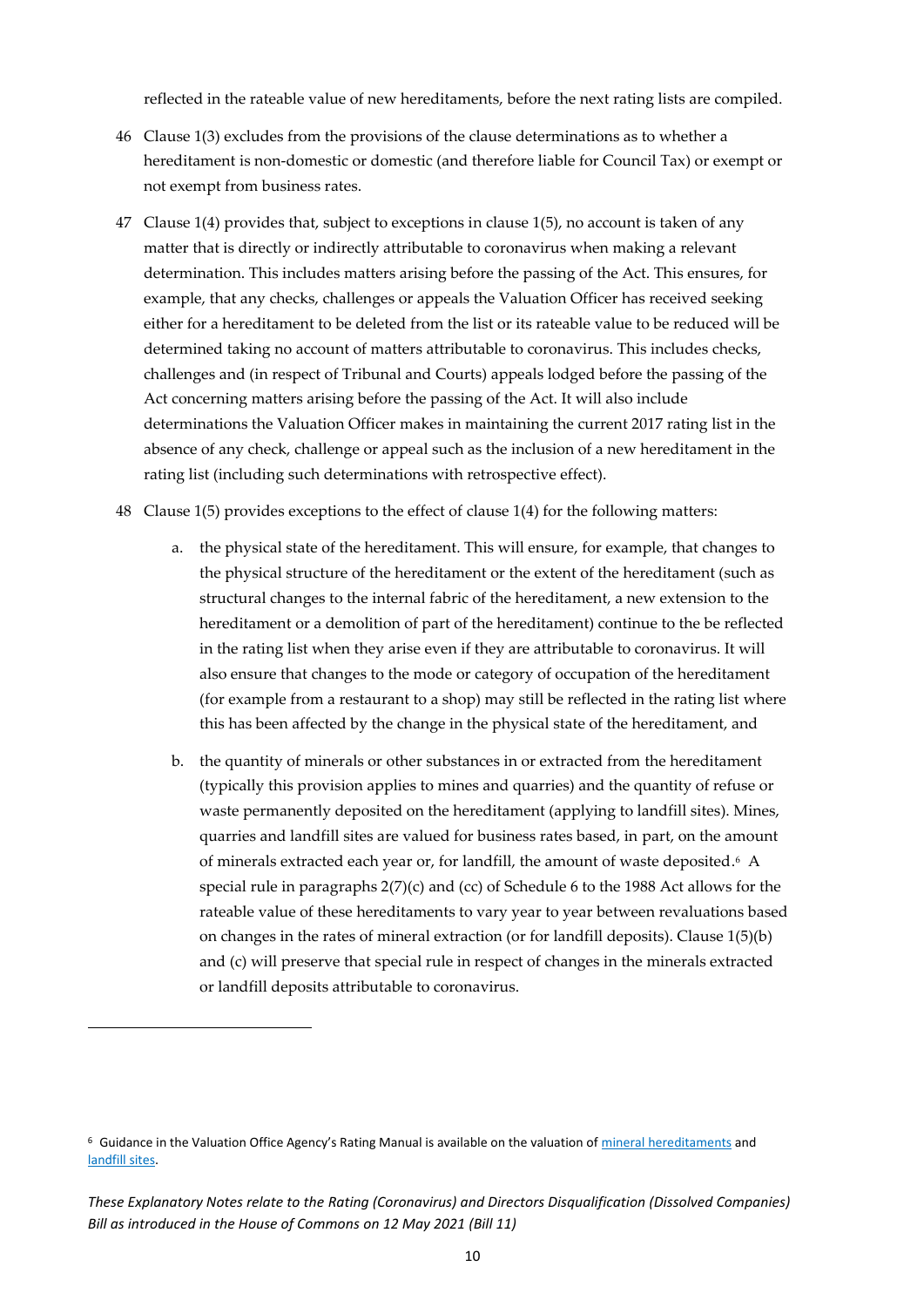- 49 Clause 1(6) provides a non-exhaustive list of matters included in clause 1(4). The clause will ensure, for example, that restrictions on the use of a property imposed by the Government's Non-Pharmaceutical Interventions (such as rules on social distancing) will not be taken into account for a relevant determination. For example, in so far as a hereditament has been forced to close because of the Non-Pharmaceutical Interventions then no account will be taken of this in determining whether the hereditament ought to be shown in the rating list or determining its rateable value. It will also ensure, for example, that where occupiers have decided that in order to comply with health and safety legislation, they have had to implement social distancing in their buildings, then this will not be taken into account for relevant determinations.
- 50 Clause 1(7) provides that determinations falling within clause 1(4) include those which are based upon matters taken at a day which falls before the Act is passed (as well as a day on or after it is passed). This ensures that clause 1(4) applies to determinations which have a material day before the Act is passed.
- 51 Clause 1(8) provides for definitions.
- 52 Clause 1(9) revokes The Valuation for Rating (Coronavirus) (England) Regulations 2021 (S.I. 2021/398) which require, with effect from 25 March 2021, that interventions to control coronavirus should be assumed to have not occurred for the purposes of determining rateable values. These regulations are superseded by clause 1.

#### Clause 2: Unfit directors of dissolved companies: Great Britain

- 53 Clause 2 amends certain sections of CDDA86 to provide a power to the Secretary of State and the official receiver to investigate the conduct of former directors of dissolved companies, for the Secretary of State to seek their disqualification where appropriate, and to seek compensation where their actions have led to losses to creditors of dissolved companies.
- 54 Section 6 of CDDA86 is amended to increase its scope to include former directors of dissolved companies. In particular, section 6(1) is amended so that if the court is satisfied on application that the person was a director of an insolvent company, or was a former director of a company which was dissolved without becoming insolvent, and their conduct as a director of that company (either taken alone or considered along with their conduct in other companies) makes them unfit to be concerned in the management of a company, it has a duty to make a disqualification order. Section 6(3) is amended to provide the court with jurisdiction to make a disqualification order in a case that concerns a former director of a dissolved company is the court which would have had jurisdiction to wind it up on the date of dissolution.
- 55 Section 7(2) of CDDA86 is amended so that where an application for a disqualification order is made by the Secretary of State in respect of a former director of a dissolved company, it may not be made after the period which is 3 years beginning on the day that the company was dissolved. Section 7(4) is amended so that the Secretary of State or the official receiver may require any person to provide information or documentation which relates to the conduct of a person who was a former director of a dissolved company, as may be reasonably required.
- 56 Section 8ZB(2) of CDDA86 is amended so that where a disqualification application is made by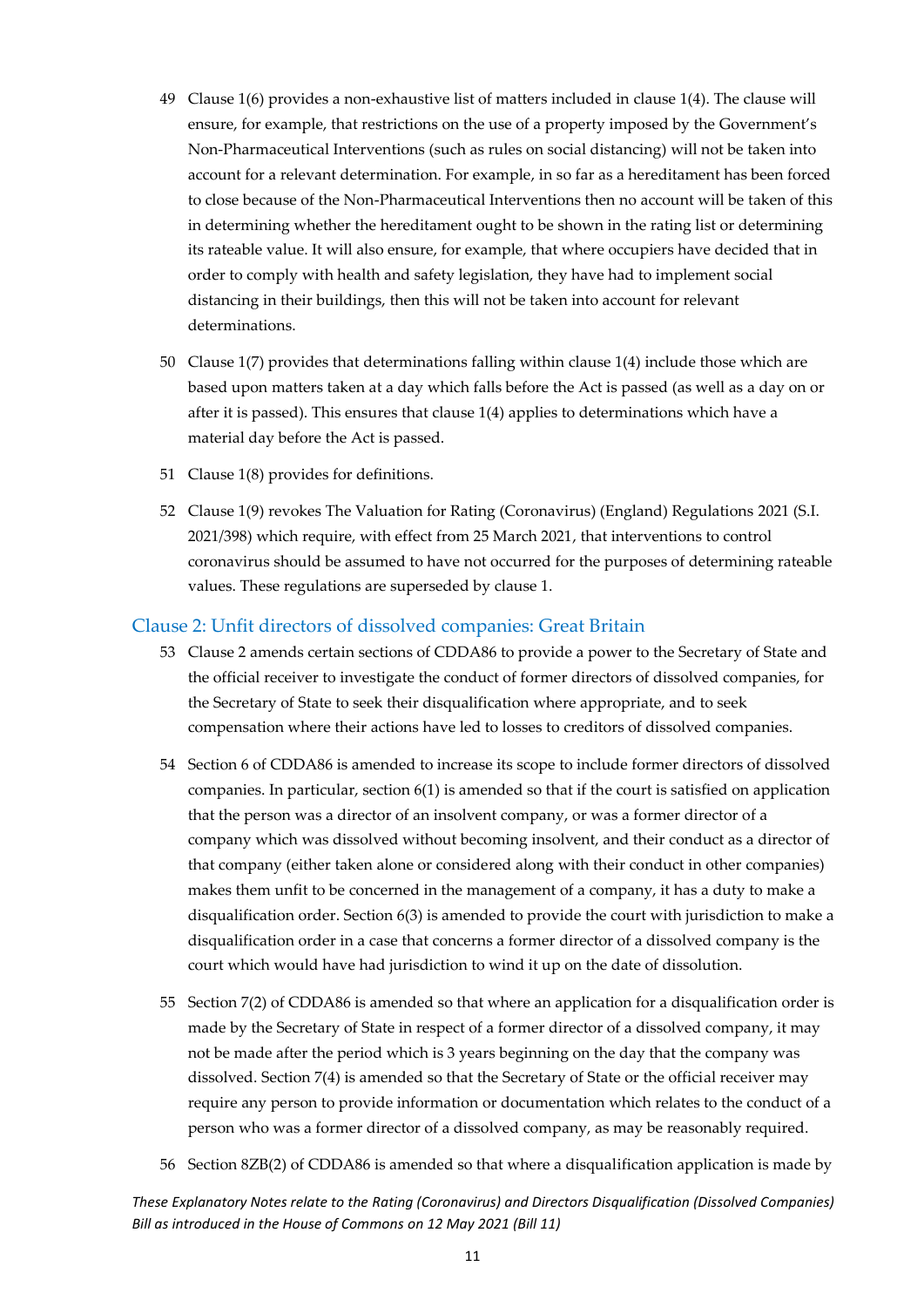the Secretary of State under section 8ZA (in the circumstances that the person in respect of whom the disqualification application is made influenced the actions of a disqualified former director of a dissolved company), the period within which such an application may be made is 3 years starting with the date on which the company in question was dissolved.

57 Section 15A of CDDA86 is amended so that compensation may be sought where a former director of a dissolved company's conduct in that company may be considered when seeking compensation for losses to creditors.

#### 58 Sections 22A to 22H of CDDA86 apply that Act to:

- Building societies within the meaning of the Building Societies Act 1986
- Incorporated friendly societies within the meaning of the Friendly Societies Act 1992
- NHS foundation trusts
- Registered societies within the meaning of the Co-operative and Community Benefit Societies Act 2014
- Charitable incorporated organisations
- Further education bodies
- Protected cell companies incorporated under Part 4 of the Risk Transformation Regulations 2017

Those sections of the CDDA86 are amended so that references to dissolved companies do not apply when the Act is being applied to those bodies.

59 Clause 2 also provides that the conduct which may be investigated and considered as a result of the amendments to the CDDA86 made by that clause, includes that which occurred in companies which were dissolved prior to commencement, and that which occurred prior to commencement in companies which were not dissolved at that time.

#### Clause 3: Unfit directors of dissolved companies: Northern Ireland

- 60 Clause 3 makes equivalent amendments to certain Articles of CDD(NI)O02 as did clause 2 for the CDDA86. The amendments provide a power to the Department and the official receiver to investigate the conduct of former directors of dissolved companies, for the Department to seek their disqualification where appropriate, and to seek compensation where their actions have led to losses to creditors of dissolved companies.
- 61 Article 9 of CDD(NI)O02 is amended to increase its scope to include former directors of dissolved companies. In particular, Article 9(1) is amended so that if the court is satisfied on application that the person was a director of an insolvent company, or was a former director of a company which was dissolved without becoming insolvent, and their conduct as a director of that company (either taken alone or considered along with their conduct in other companies) makes them unfit to be concerned in the management of a company, it has a duty to make a disqualification order.
- 62 Article 10(2) of CDD(NI)O02 is amended so that where an application for a disqualification order is made by the Department in respect of a former director of a dissolved company, it may not be made after the period which is 3 years beginning on the day that the company was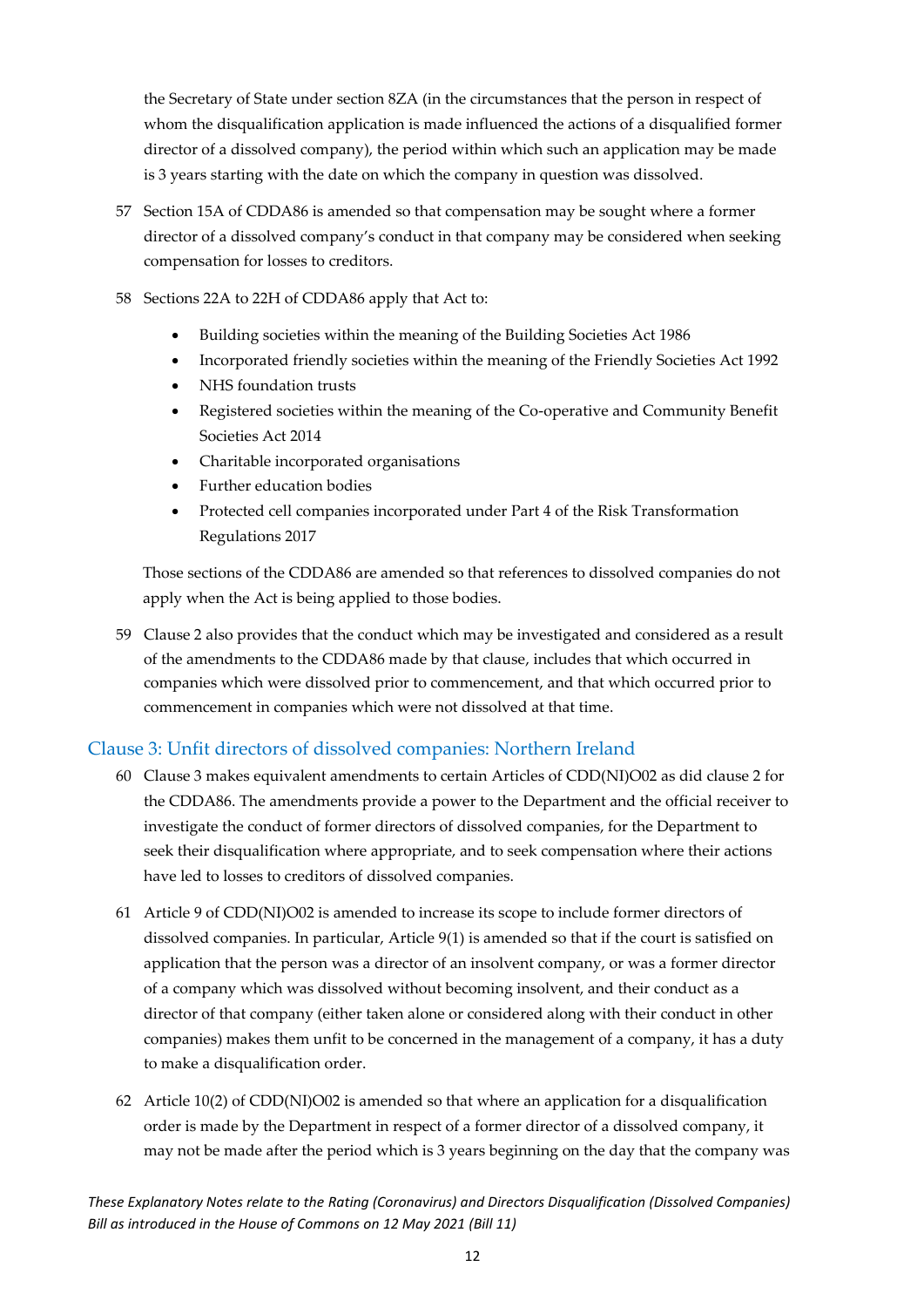dissolved. Article 10(5A) is inserted, giving a power to the Department or the official receiver to require any person to provide information or documentation which relates to the conduct of a person who was a former director of a dissolved company, as may be reasonably required.

- 63 Article 11B(2) of CDD(NI)O02 is amended so that where a disqualification application is made by the Department under Article 11A (in the circumstances that the person in respect of whom the disqualification application is made influenced the actions of a disqualified former director of a dissolved company), the period within which such an application may be made is 3 years starting with the date on which the company in question was dissolved.
- 64 Article 19A of CDD(NI)O02 is amended so that compensation may be sought where a former director of a dissolved company's conduct in that company may be considered when seeking compensation for losses to creditors.
- 65 Articles 24D to 25C of CDD(NI)O02 apply that Order to:
	- Building societies within the meaning of the Building Societies Act 1986
	- Incorporated friendly societies within the meaning of the Friendly Societies Act 1992
	- Registered societies within the meaning of the Co-operative and Community Benefit Societies Act (Northern Ireland) 1969
	- Credit unions
	- Protected cell companies incorporated under Part 4 of the Risk Transformation Regulations 2017

Those Articles of the CDD(NI)O02 are amended so that references to dissolved companies do not apply when the Order is being applied to those bodies.

66 Clause 3 also provides that the conduct which may be investigated and considered as a result of the amendments to the CDD(NI)O02 made by that clause, includes that which occurred in companies which were dissolved prior to commencement, and that which occurred prior to commencement in companies which were not dissolved at that time.

### <span id="page-13-0"></span>**Commencement**

- 67 Clauses 1 and 4 come into force on Royal Assent.
- 68 Clauses 2 and 3 come into force on Royal Assent for the purposes mentioned in clause 4. Clauses 2 and 3 come into force for remaining purposes two months after Royal Assent.

## <span id="page-13-1"></span>**Financial implications of the Bill**

- 69 Clause 1 contains provisions which will ensure that:
	- a. hereditaments which might otherwise have not been shown (or shown) in the rating list due to certain matters attributable to coronavirus will continue to be shown (or not shown) as hereditaments, and
	- b. rateable values on the 2017 rating lists will take no account of certain matters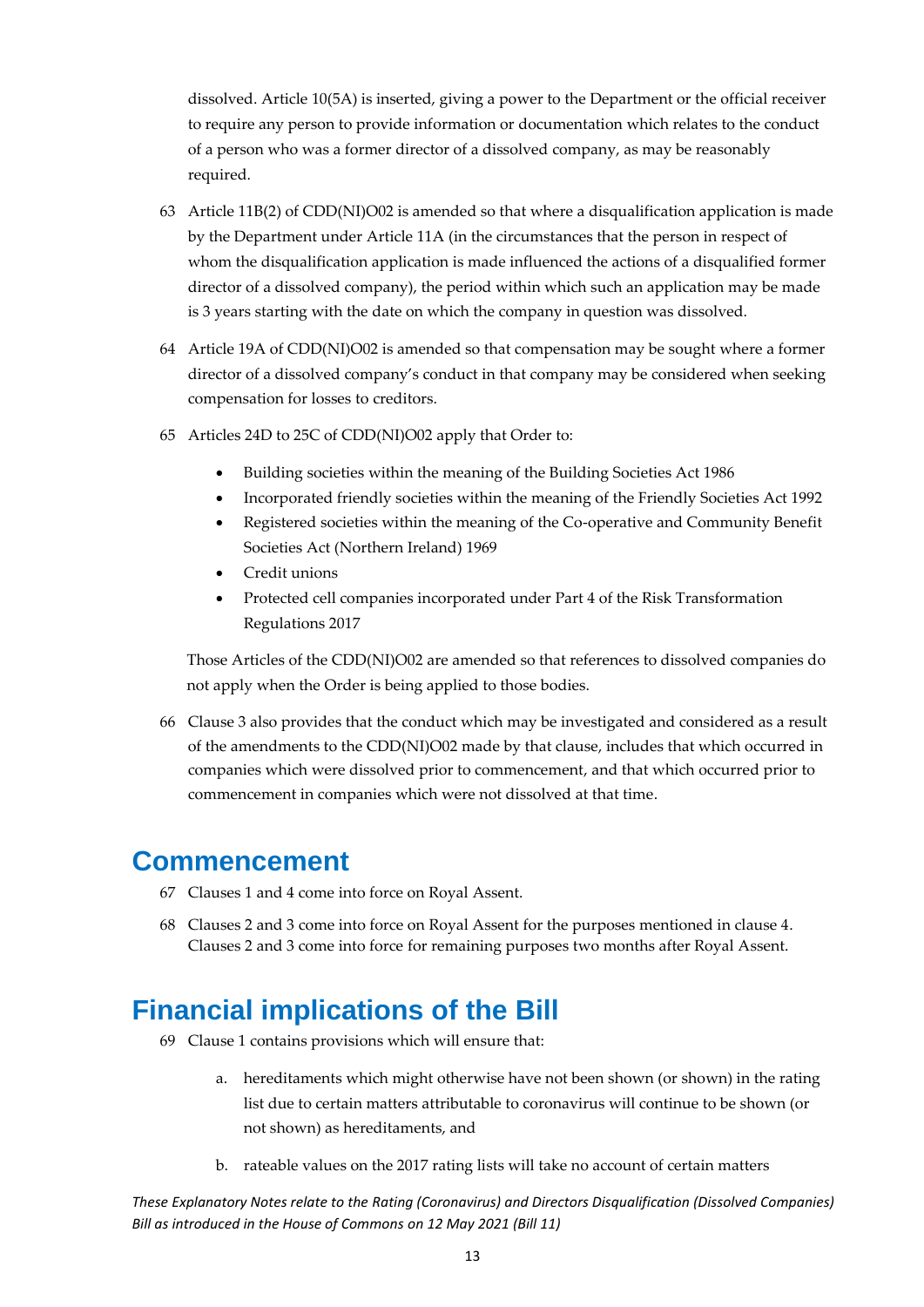attributable to coronavirus.

- 70 Therefore, in the majority of cases clause 1 will ensure that ratepayers who might otherwise have sought a reduction in their rateable value or the deletion of their hereditament and, therefore, a reduction in their business rates bill due to coronavirus will be unable to argue for such a change. Those ratepayers could still see a reduction in their business rates bill because of a rate relief introduced due to coronavirus.
- 71 No Impact Assessment has been prepared for clause 1 as it amends a local taxation regime and amendments to any tax are excluded from the definition of a regulatory provision. 7
- 72 Clauses 2 and 3 have no financial implications.

## <span id="page-14-0"></span>**Parliamentary approval for financial costs or for charges imposed**

73 The Bill does not require a money resolution or a ways and means resolution. A money resolution is required where a bill authorises new charges on the public revenue – broadly speaking, new public expenditure – and a ways and means resolution is required where a bill authorises new charges on the people – broadly speaking, new taxation or other similar charges.

## <span id="page-14-1"></span>**Compatibility with the European Convention on Human Rights**

74 Section 19 of the Human Rights Act 1998 requires a Minister in charge of a Bill in either House of Parliament to make a statement about the compatibility of the Bill with the Convention Rights (as defined by section 1 of that Act). The Rt Hon Robert Jenrick MP, Secretary of State for Housing, Communities and Local Government, has stated that in his view the provisions of the Rating (Coronavirus) and Directors Disqualification (Dissolved Companies) Bill are compatible with Convention rights.

## <span id="page-14-2"></span>**Related documents**

- 75 The following documents are relevant to the Bill and can be read at the stated locations:
	- The Local Government Finance Act 1988 <https://www.legislation.gov.uk/ukpga/1988/41/contents>

<sup>7</sup> Section 22(4)(a) of the Small Business, Enterprise, and Employment Act 2015

*These Explanatory Notes relate to the Rating (Coronavirus) and Directors Disqualification (Dissolved Companies) Bill as introduced in the House of Commons on 12 May 2021 (Bill 11)*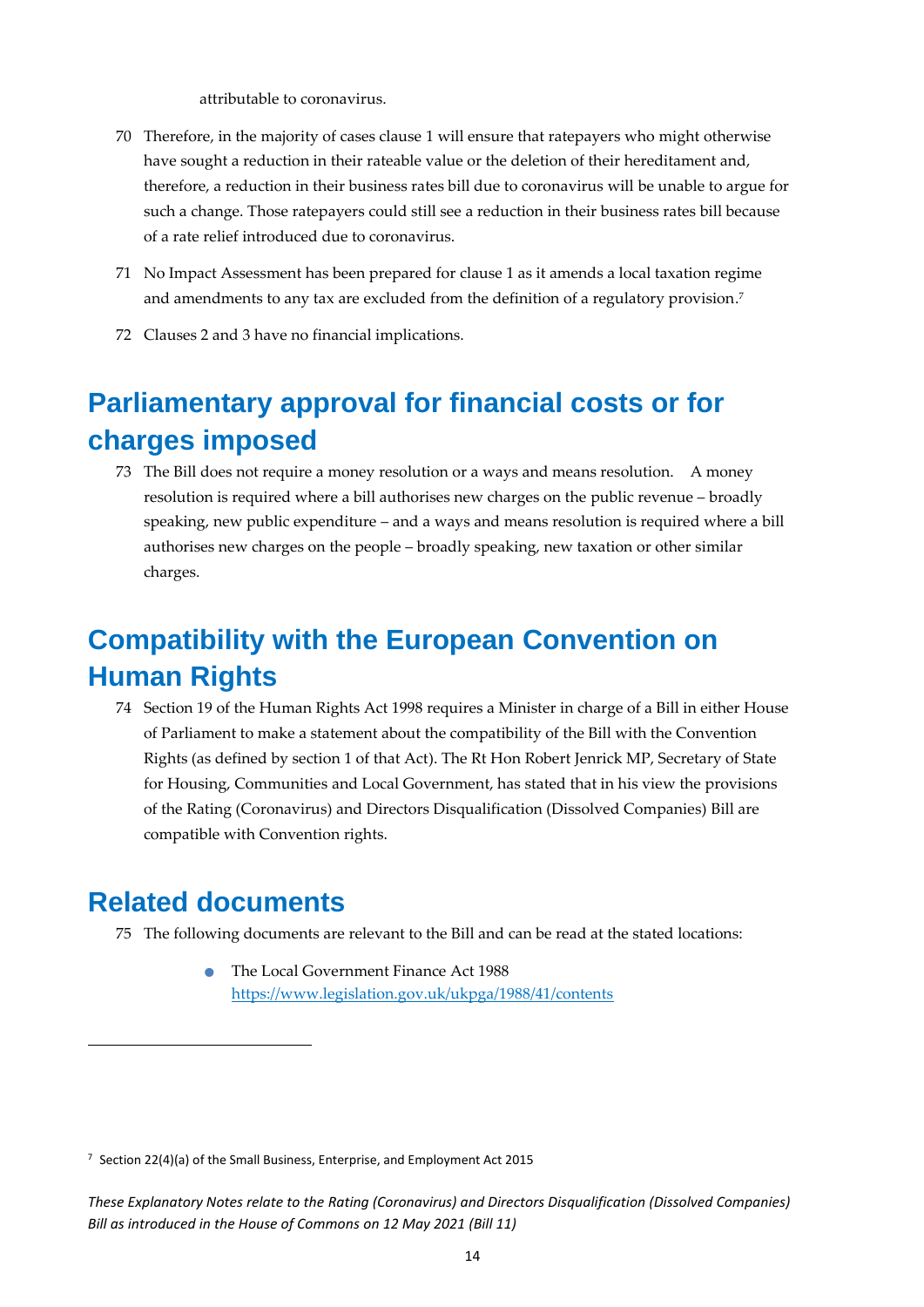• Written Ministerial Statement, Luke Hall MP Minister of State for Regional Growth and Local Government. 25 March 2021. [https://questions](https://questions-statements.parliament.uk/written-statements/detail/2021-03-25/hcws901)[statements.parliament.uk/written-statements/detail/2021-03-25/hcws901](https://questions-statements.parliament.uk/written-statements/detail/2021-03-25/hcws901)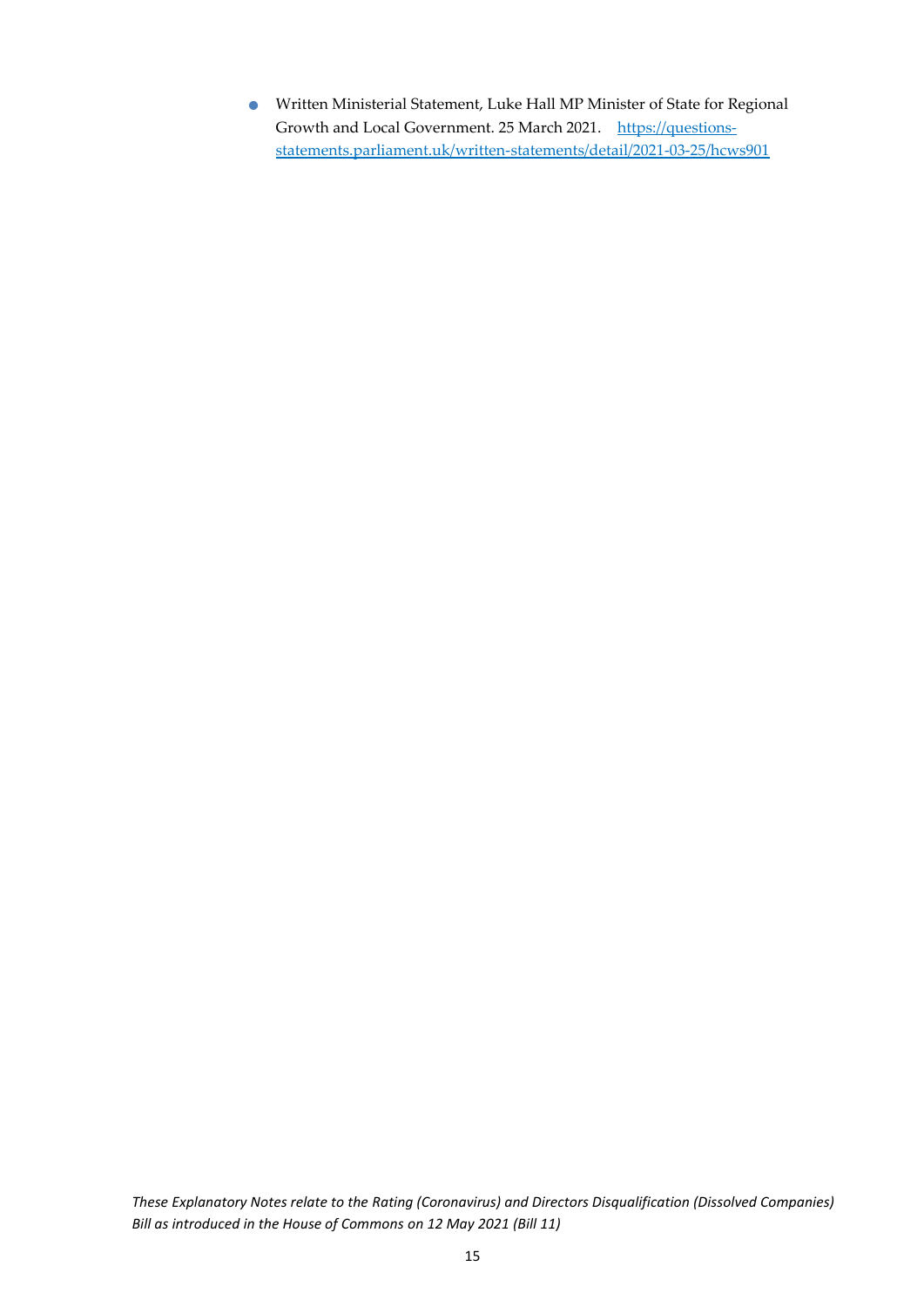## <span id="page-16-0"></span>**Annex A - Territorial extent and application in the United Kingdom**

The territorial extent and application of the Bill is summarised as follows. Clause 1 extends to England and Wales and applies to England. Clause 2 extends and applies to England, Wales and Scotland. Clause 3 extends and applies to Northern Ireland. Please see the table below for further details.<sup>8</sup>

| <b>Provision</b> | <b>Extends</b><br>to E & W<br>and<br>applies to<br>England? | <b>Extends</b><br>to E & W<br>and<br>applies to<br>Wales? | <b>Extends</b><br>and<br>applies to<br>Scotland? | <b>Extends and</b><br>applies to<br><b>Northern</b><br>Ireland? | Would<br>corresponding<br>provision be<br>within the<br>competence of<br><b>Senedd</b><br>Cymru? | Would<br>corresponding<br>provision be<br>within the<br>competence of<br>the Scottish<br>Parliament? | Would<br>corresponding<br>provision be<br>within the<br>competence of<br>the Northern<br>Ireland<br>Assembly? | Legislative<br><b>Consent</b><br><b>Motion</b><br>sought? |
|------------------|-------------------------------------------------------------|-----------------------------------------------------------|--------------------------------------------------|-----------------------------------------------------------------|--------------------------------------------------------------------------------------------------|------------------------------------------------------------------------------------------------------|---------------------------------------------------------------------------------------------------------------|-----------------------------------------------------------|
| Clause 1         | Yes                                                         | No.                                                       | <b>No</b>                                        | <b>No</b>                                                       | N/A                                                                                              | N/A                                                                                                  | N/A                                                                                                           | <b>No</b>                                                 |
| Clause 2         | Yes                                                         | Yes                                                       | Yes                                              | <b>No</b>                                                       | <b>No</b>                                                                                        | <b>No</b>                                                                                            | N/A                                                                                                           | <b>No</b>                                                 |
| Clause 3:        | No                                                          | No                                                        | No                                               | Yes                                                             | N/A                                                                                              | N/A                                                                                                  | Yes                                                                                                           | Yes                                                       |

Clause 1 of the Bill makes provision in relation to local government finance (non-domestic rating). Local government finance is a devolved matter in Scotland, Wales and Northern Ireland. Local taxes to fund local authority expenditure are an exception to the fiscal, economic and monetary policy reservation by virtue of Schedule 7A, Part 2, Section A1 of the Government of Wales Act 2006 (as amended). Local taxes to fund local authority expenditure are exceptions to the fiscal, economic and monetary policy reservation by virtue of Schedule 5, Part 2, Section A1 of the Scotland Act 1998. Local government finance is not an excepted or reserved matter in Schedule 2 or 3 of the Northern Ireland Act 1998. The Scottish Parliament, Senedd Cymru and the Northern Ireland Assembly could therefore make corresponding provision in respect of these measures.

Clause 2 amends certain sections of CDDA86, which extends and applies to England, Wales and Scotland (though section 22F, which is amended by clause 2(11), extends to England and Wales only). Company director disqualification is a matter for which responsibility is reserved to the UK Parliament with regard to both Scotland and Wales.

<sup>&</sup>lt;sup>8</sup> References in this Annex to a provision being within the legislative competence of the Scottish Parliament, Senedd Cymru or the Northern Ireland Assembly are to the provision being within the legislative competence of the relevant devolved legislature for the purposes of Standing Order No. 83J of the Standing Orders of the House of Commons relating to Public Business.

*These Explanatory Notes relate to the Rating (Coronavirus) and Directors Disqualification (Dissolved Companies) Bill as introduced in the House of Commons on 12 May 2021 (Bill 11)*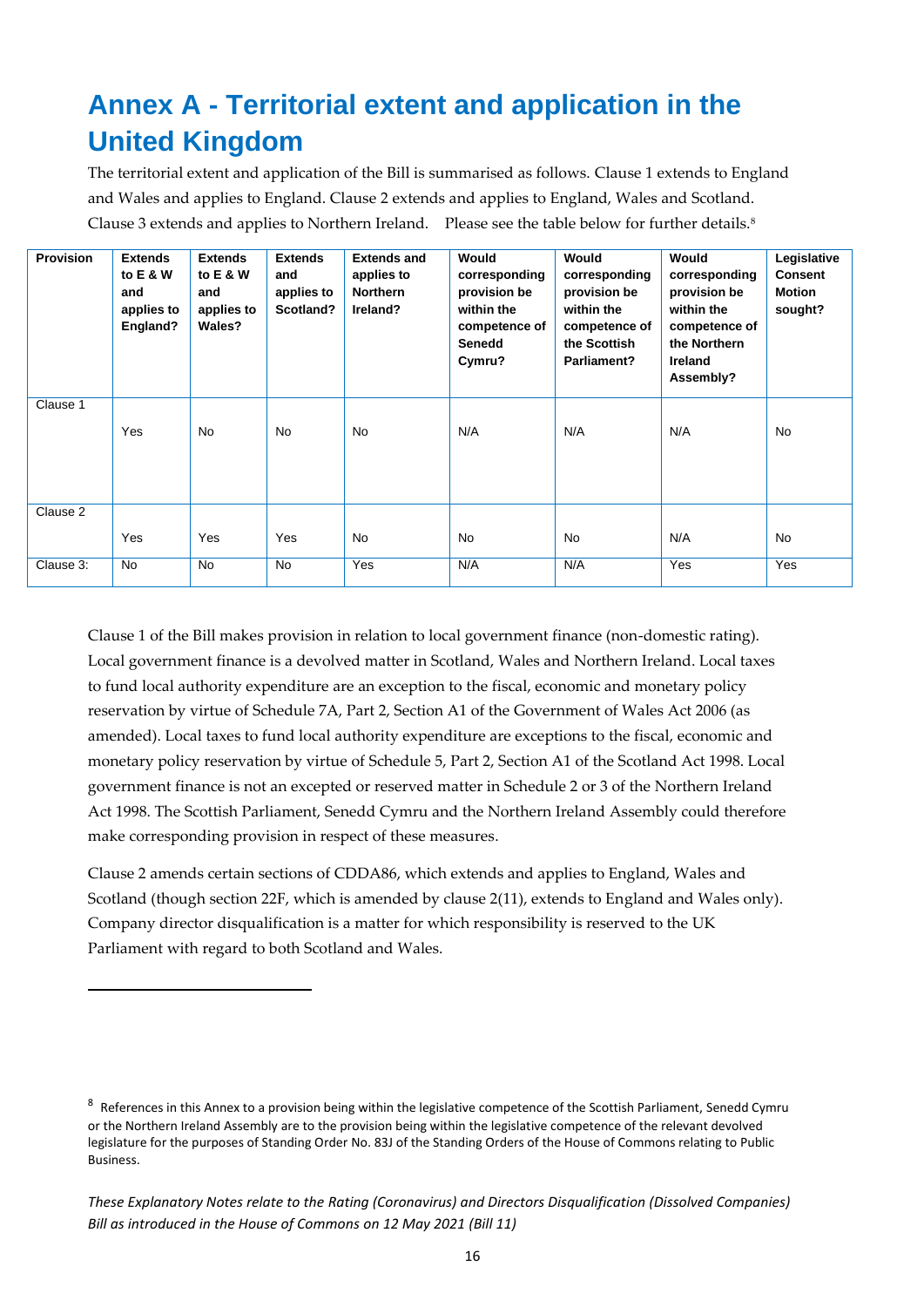Clause 3 amends certain sections of CDD(NI)O02, which extends and applies to Northern Ireland. Responsibility for company director disqualification is a matter which is transferred to the Northern Ireland Assembly.